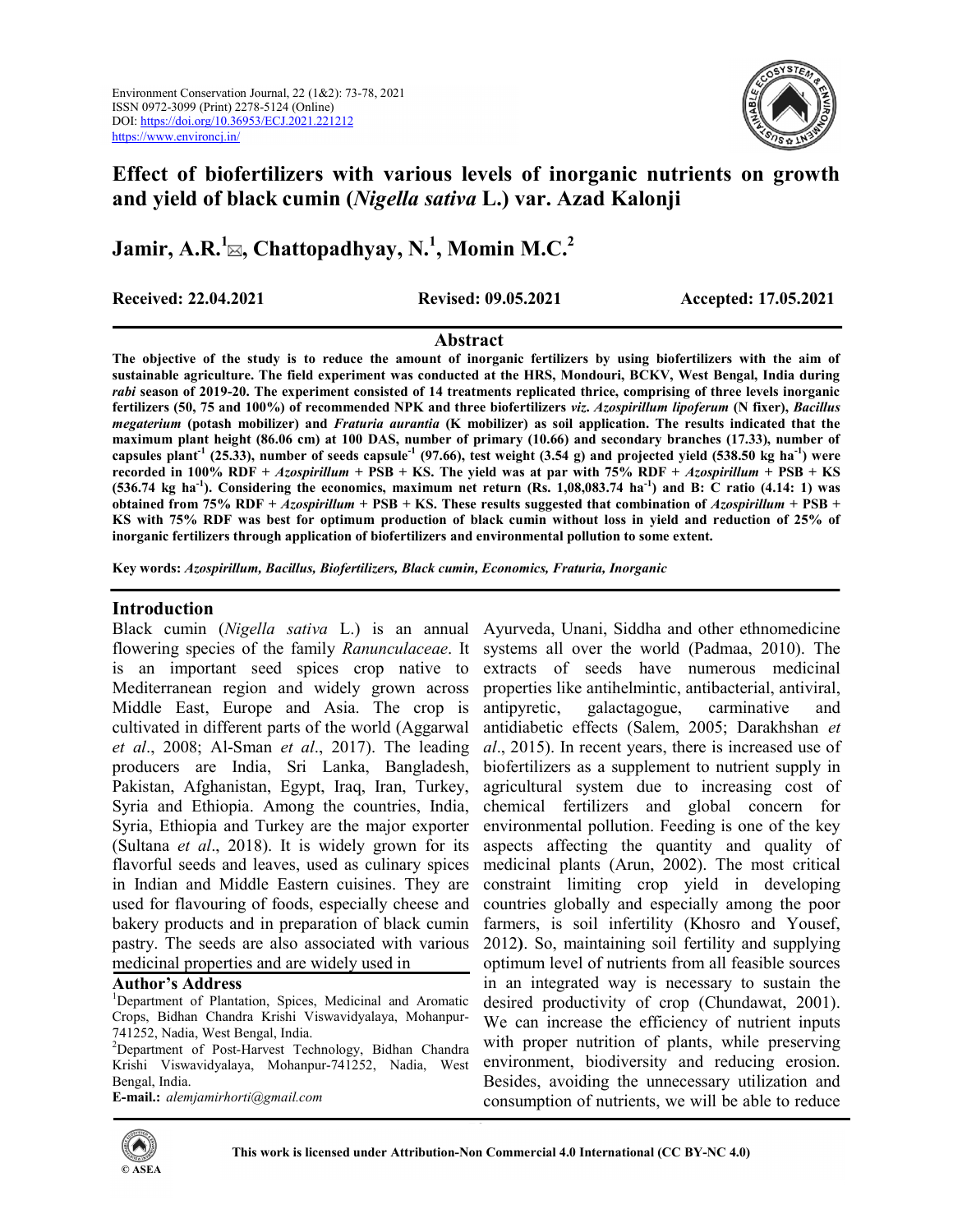costs of production to minimum which could be taken into consideration as a step to sustainable agriculture (Safaei et al., 2014). Application of chemical fertilizers and pesticides increases soil acidity and poses the risk of polluting ground water and the atmosphere. It also impairs the roots of plants decreasing the ability for proper absorption of water and nutrients thereby making them susceptible to undesirable diseases (Chun-Li et al., 2014). In this view, biofertilizers has been identified as an alternative form to chemical fertilizers to improve soil fertility and crop production. Biofertilizers are cultures of special bacteria and fungi and unlike inorganic and organic nutrients they do not supply any nutrient directly to the plants. Biofertilizers comprises of symbiotic nitrogen fixers Rhizobium spp., asymbiotic nitrogen fixers (Azospirillum, Azotobacter, etc.), blue green algae, Azolla, phosphate solubilizing bacteria and potash mobilizing mycorrhizae (Goel et al., 1999). The application of biofertilizers is known to promote plant growth through the supply of plant nutrients and may support to sustain environmental health and productivity of the soil (O' Connell, 1992). Karlidag et al., 2007 demonstrated that biofertilizer could minimize the chemical fertilizer requirement and reduce its adverse impact on the environment. Fayez *et al.* 1985 reported that Azotobacter chroococcum and Azospirillum lipoferum not only have the potential to fix nitrogen but also release phytohormones similar to gibberellic acid and indole acetic acid, which could enhance nutrients absorption, plant growth and photosynthesis. Phosphate solubilizing bacteria promotes plant growth through the synthesis of antibiotics, phytohormones and few enzymes such as ACC (1-aminocyclopropane-1-carboxylate) deaminase that adjusts the level of plant hormones and makes phosphorous available to the plants by solubilization and mineralization of inorganic and organic phosphate (Rodriguez and Fraga, 1999). Potassium solubilizing bacteria solubilise minerals directly such as orthoclase, illite and micas which bears potassium by dissolving rock potassium by secreting organic acids or release potassium into solution by chelating silicon ions (Barker et al., 1998). Plant nutrition is one of the main elements that influence the growth and yield of crop plants and biofertilizers offers an efficient and ecologically sustainable way of minimizing

external inorganic inputs and maintaining natural land resources. In general, only 10% to 40% of the total applied fertilizers are taken up by plants and remaining 60% to 90% is lost. Therefore, biofertilizers can be an effective component in integrated nutrient management systems for sustaining agricultural productivity and a healthy environment (Adesemoye and Kloepper, 2009). So, considering the importance of biofertilizers on optimization of nutrients, the present experiment was designed to find out the effect of biofertilizers with different grades of inorganic fertilizer on growth and yield of black cumin.

## Materials and Methods

Experimental site: The field experiment was carried out during rabi season (November to March) of 2019-2020 at Horticultural Research Station, Mondouri of Bidhan Chandra Krishi Viswavidyalaya, Nadia, West Bengal, India. The area is in new alluvial zone which is situated between 22° N latitude and 88° E longitude with an altitude of 13 m above sea level. The soil of experimental field had 6.06 pH, 0.72% organic carbon, 237.5 kg ha $^{-1}$  available nitrogen, 14.3 kg ha 1 available phosphorus and  $226.4 \text{ kg}$  ha<sup>-1</sup> available potassium.

Experimental design and details: The field experiment was laid out in randomized complete block design (RCBD), replicated thrice comprising of 14 treatments. Nitrogen fixing bacteria (Azospirillum lipoferum), phosphate solubilizing bacteria (Bacillus megaterium) and potassium solubilizer (*Fraturia aurantia*) with a concentration of  $2 \times 10^7$  cfu g<sup>-1</sup> were applied with three levels of recommended dose of NPK i.e., 100%, 75% and 50%. The treatment combinations were  $T_1$ - 100 % RDF + Azospirillum,  $T_2$ - 100 % RDF + PSB,  $T_3$ -100 % RDF + KS,  $T_4$ - 100 % RDF + Azospirillum + PSB + KS,  $T_5$ - 75 % RDF + Azospirillum,  $T_6$ - 75 % RDF + PSB,  $T_7$ - 75 % RDF + KS,  $T_8$ - 75 % RDF  $+$  Azospirillum + PSB + KS, T<sub>9</sub>-50 % RDF + Azospirillum,  $T_{10}$ - 50 % RDF + PSB,  $T_{11}$ - 50 %  $RDF + KS$ , T<sub>12</sub>- 50 % RDF + Azospirillum + PSB + KS,  $T_{13}$ - Azospirillum + PSB + KS and  $T_{14}$  (control)  $-100\%$  RDF (N<sub>40</sub>P<sub>40</sub>K<sub>45</sub>).

Nutrient application and sowing: Biofertilizers were applied as sole or in combination along with each level of inorganic fertilizers. Biofertilizers

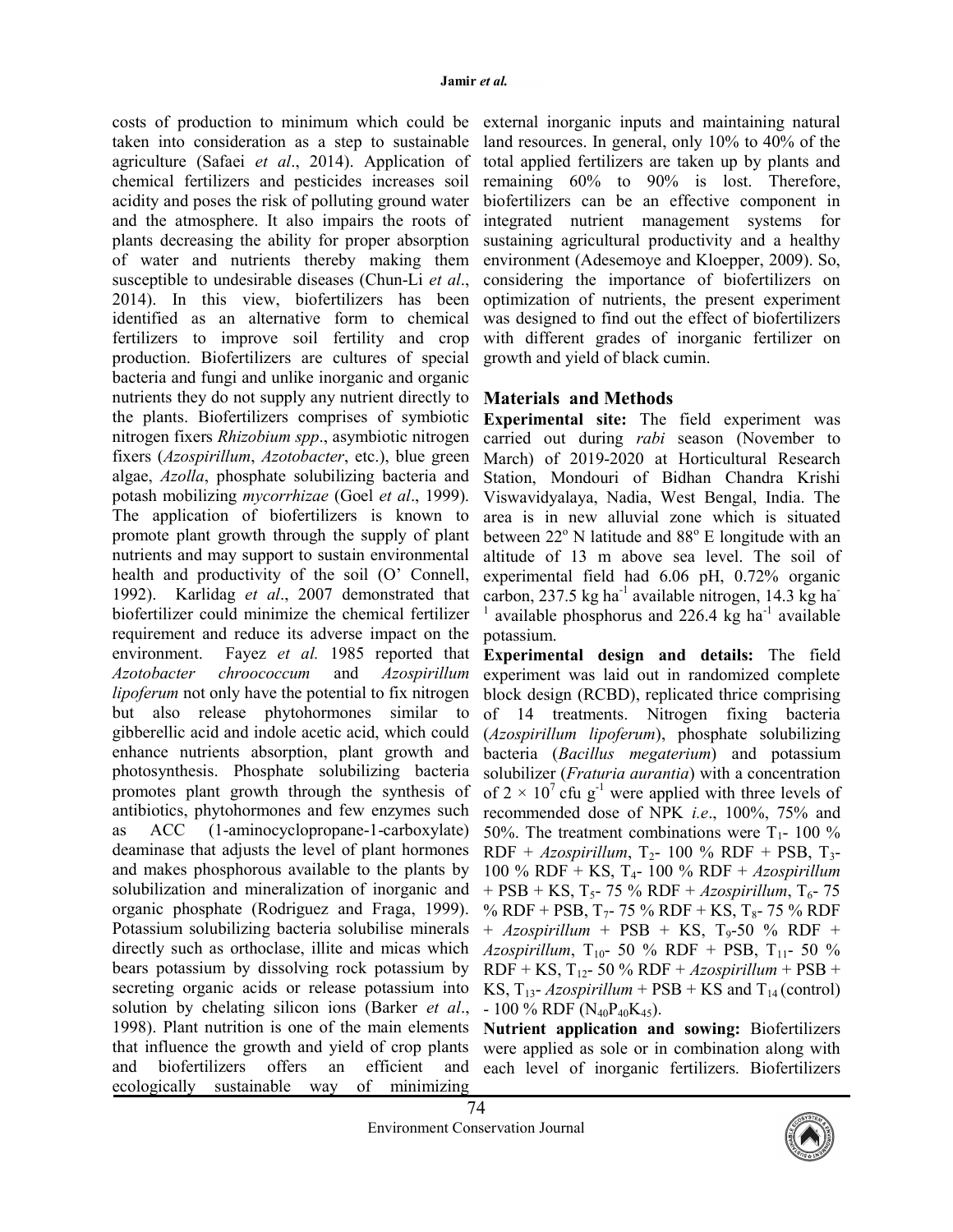were mixed thoroughly with farm yard manure (11.47) were recorded under the application NFB (FYM) and applied directly to the soil  $\omega$  2.5 kg ha 1 each during field preparation .The total amount of inorganic fertilizer was applied at three split doses.  $1/3^{rd}$  of N along with full dose of P and K were applied 7 days before sowing and rest  $2/3^{rd}$  of N was applied in two splits during later stage at 40 and 60 days after sowing. Urea, single super phosphate and muriate of potash were used as inorganic source of N,  $P_2O_5$  and  $K_2O$ .

Prior to sowing, the seeds of black cumin variety Azad kalonji were soaked in water overnight before sowing to promote early germination and treated with *Trichoderma viride*  $\omega$  2g kg<sup>-1</sup> seed. The seeds were sown in a plot size of 2.1 x 1.5 m in a row of 30 cm spacing and the seedlings were thinned out at 30 days after sowing at a distance of 15 cm.

Statistical analysis: During the experimentation period, five random plants from each treatment and replications were selected for observations. The experimental data recorded were subjected to statistical analysis by employing RCBD at 5% level of significance for determination of critical difference (CD). The data were analyzed using a window based computer package OPSTAT (Sheoran, 2004).

## Results and Discussion

Plant height and number of branches: The results obtained from the present experiment are presented in the Table 1. The plant height (86.06 cm) at 100 days after sowing (DAS), average number of primary branches (10.66) and secondary branches (17.33) of plant during harvest were significantly higher under  $T_4$ , where 100% RDF +  $Azospirillum + PSB + KS$  were used. The treatment comprising of  $Azospirillum$  + PSB + KSB without chemical fertilizers  $T_{13}$  recorded the least number of primary (5.80) and secondary (5.21) branches and lowest plant height (50.14 cm). The results are in agreement with study carried out in onion, where maximum plant height was recorded under the application of 100% NPK and biofertilizers (Das et al., 2020). Valadabadi and Farahani, 2013 reported similar finding in black cumin, where maximum plant height (84 cm) was recorded under the treatment of Azotobacter and animal manure. Ali and Hassan, 2014 reported that the maximum plant height (54.72 cm) and average number of branches

(mixture of Azotobacter chroococcum and Azospirillum brasilense) and PSB (mixture of Bacillus megatherium var. phosphaticum and Bacillus polymyxa) along with cattle manure in black cumin. Sen et al., 2019 also recorded highest number of branches in black cumin under 100% RDF chemical fertilizers, FYM and biofertilizer treatment. In celery, height of the plants has increased with the application of biofertilizers which enhanced the content of nitrogen and photosynthesis rate (Migahed et al., 2004). Biofertilizers produces phytohormones that provide favourable effect on active root rhizosphere by causing faster multiplication and elongation of cells that helped in proliferation of roots and improves nutrient uptake resulting in better vegetative growth including plant height, number of primary and secondary branches. Increase in growth attributes can be correlated to the positive impact of biofertilizers on uptake of nutrients by plants (Gad, 2001). Increased plant growth could also be associated to suitable combination of inorganic nutrients and biofertilizers which provide immediate availability of nutrients at initial stage through inorganic fertilizers and at steady and constant rate as long term availability through the process of biofertilizers resulting in higher plant height and number of branches. Combined applications of Azospirillum, PSB and KS have significant effect than their sole application along with inorganic fertilizers. The application of Azospirillum helped in increasing nitrogen availability through atmospheric nitrogen fixing which reflected on better production of growth and yield attributes. PSB effects the production of organic acids, vitamins, amino acids, IAA and GA which helped in obtaining better growth as well as yield and yield attributes of the plants. KS solubilise potassium bearing minerals and convert to soluble form from insoluble K and make them available to the plants. Silicate minerals can be dissolved by KSB and potassium is released through the production of inorganic and organic acids (Prasad et al., 2018).

Yield and yield attributes: Plants supplied with 100% RDF +  $Azospirillum$  + PSB + KS (T<sub>4</sub>) was recorded with maximum number of capsules plant<sup>-1</sup>  $(25.33)$ , number of seeds capsule<sup>-1</sup>  $(97.66)$ , test weight (3.54 g) and projected yield (538.50 kg ha<sup>-1</sup>)

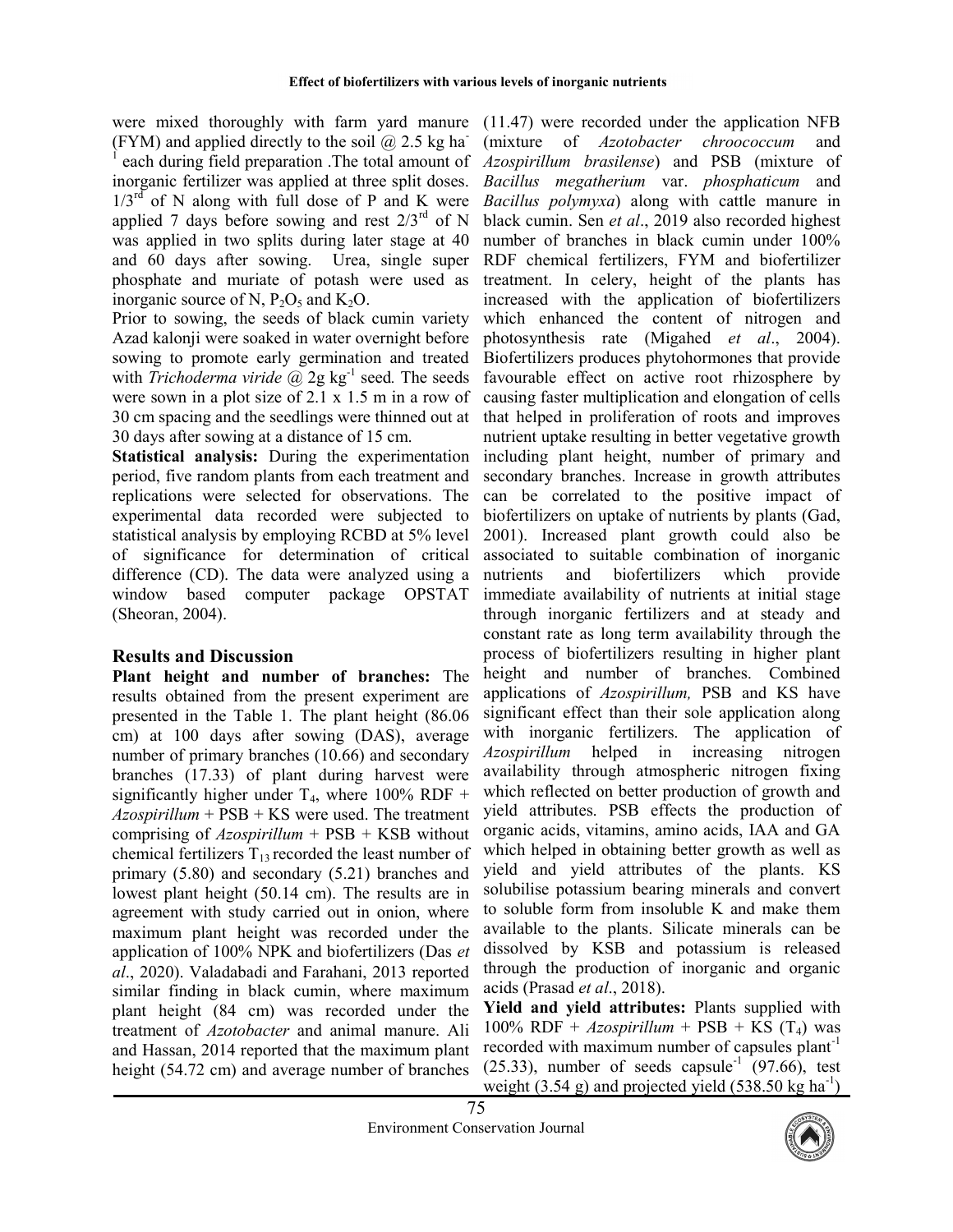#### Jamir et al.

|                  | <b>Plant height</b> |                  |                   | <b>Number of branches</b> |           | of<br>No.               | of<br>No.               | 1000              | Projected                 |
|------------------|---------------------|------------------|-------------------|---------------------------|-----------|-------------------------|-------------------------|-------------------|---------------------------|
| <b>Treatment</b> | 60<br><b>DAS</b>    | 80<br><b>DAS</b> | 100<br><b>DAS</b> | Primary                   | Secondary | Capsule<br>$plant^{-1}$ | seeds<br>$capsule^{-1}$ | seed<br>$wt.$ (g) | vield<br>(kg<br>$ha^{-1}$ |
| $T_1$            | 29.90               | 57.16            | 80.83             | 9.33                      | 15.33     | 23.33                   | 96.66                   | 3.32              | 494.78                    |
| T <sub>2</sub>   | 27.83               | 53.66            | 78.83             | 8.66                      | 14.66     | 22.66                   | 96.50                   | 3.25              | 491.75                    |
| $T_3$            | 24.73               | 45.16            | 78.40             | 8.00                      | 14.33     | 21.45                   | 96.33                   | 3.19              | 490.84                    |
| $T_4$            | 31.33               | 58.43            | 86.06             | 10.66                     | 17.33     | 25.33                   | 97.66                   | 3.54              | 538.50                    |
| $T_5$            | 28.02               | 57.00            | 82.33             | 8.66                      | 13.33     | 20.33                   | 94.36                   | 2.98              | 489.79                    |
| $T_6$            | 27.76               | 51.66            | 72.26             | 7.68                      | 12.66     | 19.50                   | 94.00                   | 2.90              | 483.96                    |
| $T_7$            | 23.13               | 44.50            | 69.13             | 7.33                      | 11.33     | 19.33                   | 93.50                   | 2.85              | 477.01                    |
| $T_{8}$          | 30.83               | 58.16            | 84.50             | 9.66                      | 16.86     | 24.66                   | 97.33                   | 3.47              | 536.74                    |
| T9               | 27.90               | 54.23            | 73.66             | 6.68                      | 8.66      | 16.66                   | 89.33                   | 2.79              | 392.33                    |
| $T_{10}$         | 25.76               | 46.73            | 60.36             | 6.45                      | 6.83      | 15.90                   | 87.50                   | 2.75              | 388.81                    |
| $T_{11}$         | 22.50               | 43.24            | 58.16             | 6.20                      | 6.33      | 15.50                   | 87.10                   | 2.70              | 383.97                    |
| $T_{12}$         | 30.73               | 57.13            | 64.86             | 7.10                      | 9.33      | 18.20                   | 86.86                   | 2.72              | 399.64                    |
| $T_{13}$         | 21.26               | 40.16            | 50.14             | 5.80                      | 5.21      | 13.33                   | 84.33                   | 2.56              | 298.91                    |
| $T_{14}$         | 27.24               | 57.00            | 78.60             | 9.00                      | 14.00     | 21.83                   | 94.22                   | 3.06              | 499.94                    |
| $SEm (\pm)$      | 0.400               | 0.755            | 1.091             | 0.125                     | 0.205     | 0.310                   | 1.310                   | 0.045             | 6.853                     |
| $CD$ at $5\%$    | 1.169               | 2.208            | 3.188             | 0.364                     | 0.598     | 0.907                   | 3.830                   | 0.131             | 20.032                    |

Table 1: Effect of biofertilizers and inorganic fertilizers on growth, yield and yield attributes of black cumin var. Azad Kalonji

Note:  $T_1$ - 100 % RDF + Azospirillum,  $T_2$ - 100 % RDF + PSB,  $T_3$ - 100 % RDF + KS,  $T_4$ - 100 % RDF + Azospirillum + PSB + KS,  $T_5$ - 75 % RDF + Azospirillum, T<sub>6</sub>- 75 % RDF + PSB, T<sub>7</sub>- 75 % RDF + KS, T<sub>8</sub>- 75 % RDF + Azospirillum + PSB + KS, T<sub>9</sub>-50 % RDF + Azospirillum, T<sub>10</sub>- 50 %  $RDF + PSB$ ,  $T_{11}$ - 50 %  $RDF + KS$ ,  $T_{12}$ - 50 %  $RDF + Azospirillum + PSB + KS$ ,  $T_{13}$ -  $Azospirillum + PSB + K$  and  $T_{14}$  (Control) - 100 %  $RDF$ (N40P40K45).

Table 2: Gross return, Net return and B: C ratio of black cumin as influenced by biofertilizers and various levels of inorganic fertilizers

| o<br><b>Treatments</b>                                                | Total<br>of<br>cost<br>cultivation (Rs.) | <b>Gross</b><br>return<br>(Rs.) | Net return (Rs.) | <b>B:C</b> ratio |
|-----------------------------------------------------------------------|------------------------------------------|---------------------------------|------------------|------------------|
| $T_1$ 100 % RDF + Azospirillum                                        | 26,952.00                                | 1,23,695.00                     | 96,743.00        | 3.58             |
| $T_2$ 100 % RDF + PSB                                                 | 26,952.00                                | 1,22,937.50                     | 95,985.50        | 3.56             |
| $T_3 100 \% RDF + KS$                                                 | 26,952.00                                | 1,22,710.00                     | 95,759.00        | 3.55             |
| $T_4$ 100 % RDF + Azospirillum + PSB + KS                             | 27,232.00                                | 1,34,625.00                     | 1,07,393.00      | 3.94             |
| $T_5$ 75 % RDF + Azospirillum                                         | 25,821.26                                | 1,22,447.50                     | 96,626.24        | 3.74             |
| $T_6$ 75 % RDF + PSB                                                  | 25,821.26                                | 1,20,990.00                     | 95,168.74        | 3.68             |
| $T_7$ 75 % RDF + KS                                                   | 25,821.26                                | 1,19,252.50                     | 93,431.24        | 3.61             |
| $T_8$ 75 % RDF + <i>Azospirillum</i> + PSB + KS                       | 26,101.26                                | 1,34,185.00                     | 1,08,083.74      | 4.14             |
| $T_9$ 50 % RDF + Azospirillum                                         | 24,690.88                                | 98,082.50                       | 73,391.62        | 2.97             |
| $T_{10}$ 50 % RDF + PSB                                               | 24,690.88                                | 97,202.50                       | 72,511.62        | 2.93             |
| $T_{11}$ 50 % RDF + KS                                                | 24,690.88                                | 95,992.50                       | 71,301.62        | 2.88             |
| $T_{12}$ 50 % RDF + Azospirillum + PSB + KS                           | 24,970.88                                | 99,910.00                       | 74,939.12        | 3.00             |
| $T_{13}$ Azospirillum + PSB + K                                       | 22,710.00                                | 74,727.50                       | 52,017.50        | 2.29             |
| $T_{14}$ 100 % RDF (N <sub>40</sub> P <sub>40</sub> K <sub>45</sub> ) | 26,812.00                                | 1,24,985.00                     | 98,173.00        | 3.66             |

which was at par under  $T_8$  (75% RDF + Azospirillum + PSB + KS) (24.66, 97.33, 3.47 g and  $536.74 \text{ kg}$  ha<sup>-1</sup> respectively), indicating that there is a chance of reducing of 25% recommended RDF through biofertilizers without any reduction in yield (Table 1). These results are in agreement with the findings of Sahu et al., 2014 in coriander. Hellal

et al., 2011 recorded that the maximum yield was obtained under full RD of  $N +$  biofertilizer during first year and  $2/3$  of full RD of N + biofertilizer in second year in dill. Das et al., 2020 also reported that the application of biofertilizers can save 25 % inorganic fertilization in garlic. The least number of capsules plant<sup>-1</sup> (13.33), number of seeds capsule<sup>-1</sup>

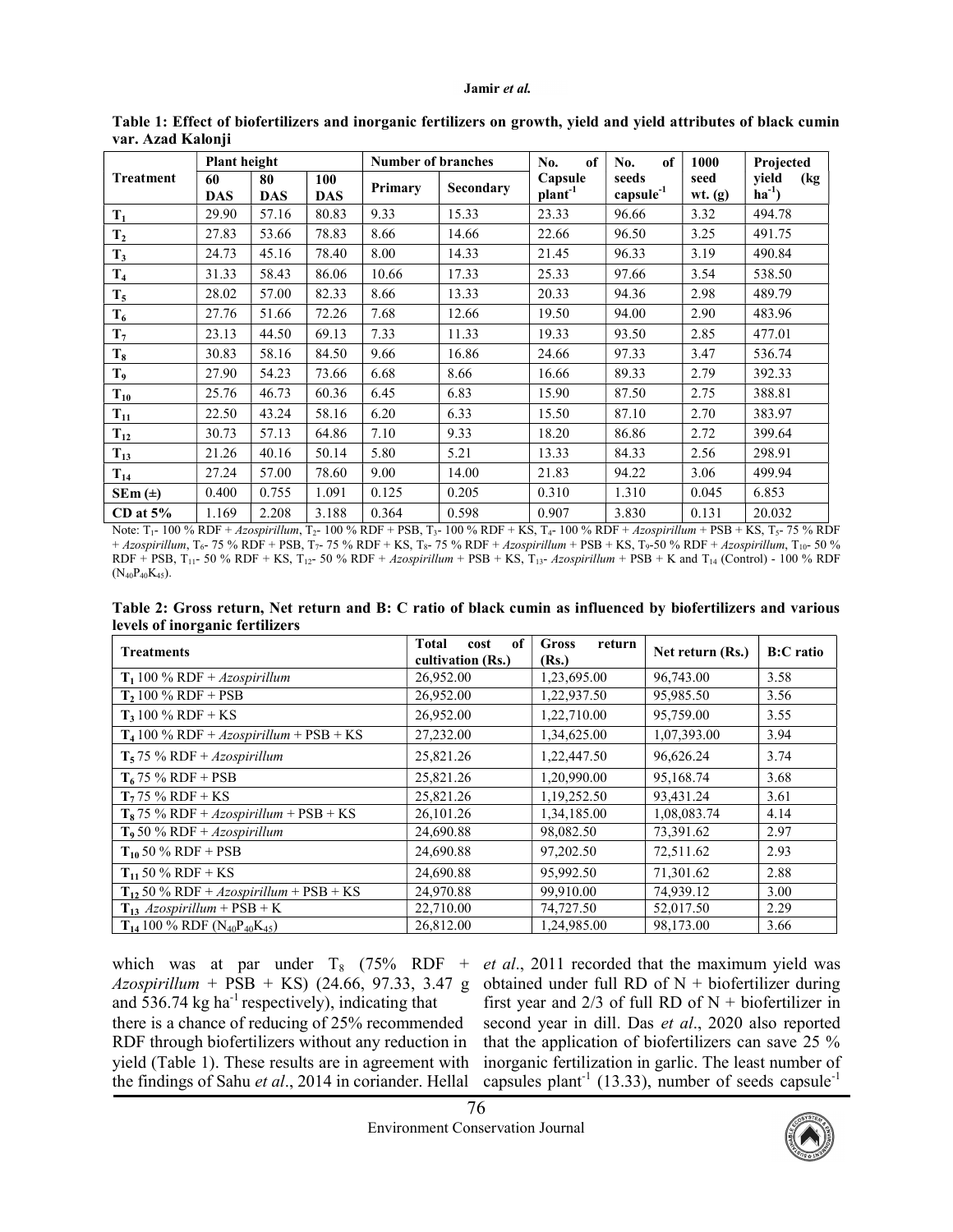$(84.33)$ , test weight  $(2.56 \text{ g})$  and projected yield yield and B: C ratio with NPK  $(75\%)$  + (298.91 kg ha<sup>-1</sup>) were recorded under  $T_{13}$  $(Azospirillum + PSB + KS)$ . Kusuma et al., 2019 recorded that the maximum number of yield attributes like umbels plant<sup>-1</sup>, umbellets umbel<sup>-1</sup>, seeds umbellet<sup>-1</sup> and projected yield was obtained with the application of  $75%$  RDN + RDPK + FYM + Azospirillum + PSB in fennel. Abdel-Azieza et al., 2013 reported that the productivity and quality of black cumin was improved when Azotobacter was applied along with half dose of nitrogen fertilizers. The combined application inorganic fertilizers and biofertilizers were significantly higher in overall improvement in yield and yield attributes. This might be due to the influence of biofertilizers by increasing photosynthetic efficiency and translocation of photosynthates towards flowers and seeds development. And also the activities of microorganisms to mobilize the soil bound minerals to the plants in soluble form during its growing period resulting in better nourishment of crop, which led to production of higher yield.

Economics: The economics of the experiment under different treatment was calculated with respect to gross return, net return and benefit cost ratio (B:C ratio). The data is presented in Table 2. The maximum gross return (Rs.  $1,34,625.00 \text{ ha}^{-1}$ ) was recorded under  $T_4$  (100 % RDF + Azospirillum + PSB + KS) which was at par with  $T_8$  (75 % RDF  $+ Azospirillum + PSB + KS$  (Rs. 1,34,185.00 ha<sup>-1</sup>). But the net return (Rs.  $1,08,083.74$  ha<sup>-1</sup>) and B: C ratio (4.14) was recorded higher under  $T_8$ . This was due to 25 % reduction of inorganic fertilizers. Roy and Hore, 2010 also reported higher plant growth,

## References

- Abdel-Azieza, S.M., Ewedab, W.E., Girgisb, M.G.Z. and Ghanya, B.F.A. 2013. Improving the productivity and quality of black cumin (Nigella sativa) by using Azotobacter as N2 biofertilizer. Annals of Agricultural Science. 59: 95-108.
- Adesemoye, A.O. and Kloepper, J.W. 2009. Plant-microbes interactions in enhanced fertilizer use efficiency. Applied Microbiology Biotechnology.85: 1-12.
- Aggarwal, B., Kunnumakkara, A., Harikumar, K., Tharakan, S., Sung, B. and Anand, P. 2008. Potential of spice-derived phytochemicals for cancer prevention. Planta Medica, 74: 1560–1569.

 $Azospirillium + VAM$  in turmeric, which indicate that 25% of inorganic fertilizer can be reduced. The lowest gross return (Rs. 74,727.50  $ha^{-1}$ ), net return (Rs. 52,017.50 ha<sup>-1</sup>) and B: C ratio  $(2.29)$  was observed under  $T_{13}$  (Azospirillum + PSB + KS). Singh et al., 2012 reported that the combined application of 75% RDF +  $Rhizobium$  + PSB was suitable in terms yield and net return, resulting in saving 25% RDF in kasuri methi. It can be concluded that the application of biofertilizers along with inorganic fertilizers can significantly increase the profit in black cumin production.

## Conclusion

The application of Azospirillum, PSB and KS can significantly improve the productivity by reducing the amount of inorganic fertilizer requirement. The improvement of growth and yield attributes of black cumin may be associated to growth promoting substances that acted on plant development process. On the basis of results, it may be concluded that combined application of 75 %  $RDF + Azospirillum + PSB + KS$  were found to be effective for higher yield, net return and B: C ratio and resulted in reduction of 25 % RDF due to constant and steady availability and supply of mineralized nutrients to the plants. Thus, the application of 75 % RDF +  $A zospirillum$  + PSB + KS can be recommended for production of black cumin in new alluvial zone of West Bengal to get higher economic yield and return thereby reducing environmental pollution to some extent.

- Ali, E. and Hassan, F. 2014. Bio-production of Nigella sativa L. seeds and oil in Taif area. International Journal of Current Microbiology and Applied Science. 3: 315-328.
- Al-Sman, K.M., Abo-El-Yousr, A.M.K. and Eraky Amal. and El-Zawahry Aida. 2017. Isolation, identification and biomanagement of root rot of black cumin (Nigella sativa) using selected bacterial antagonists. International Journal of Phytopathology, 6: 47–56.
- Arun, K.S. 2002. A handbook of organic farming. Agrobios Publisher, India.
- Barker, W.W., Welch, S.A., Chu, S. and Banfield, J.F. 1998. Experimental observations of the effect of bacteria on alumino silicate weathering. American Mineralogist, 83: 1551-63.